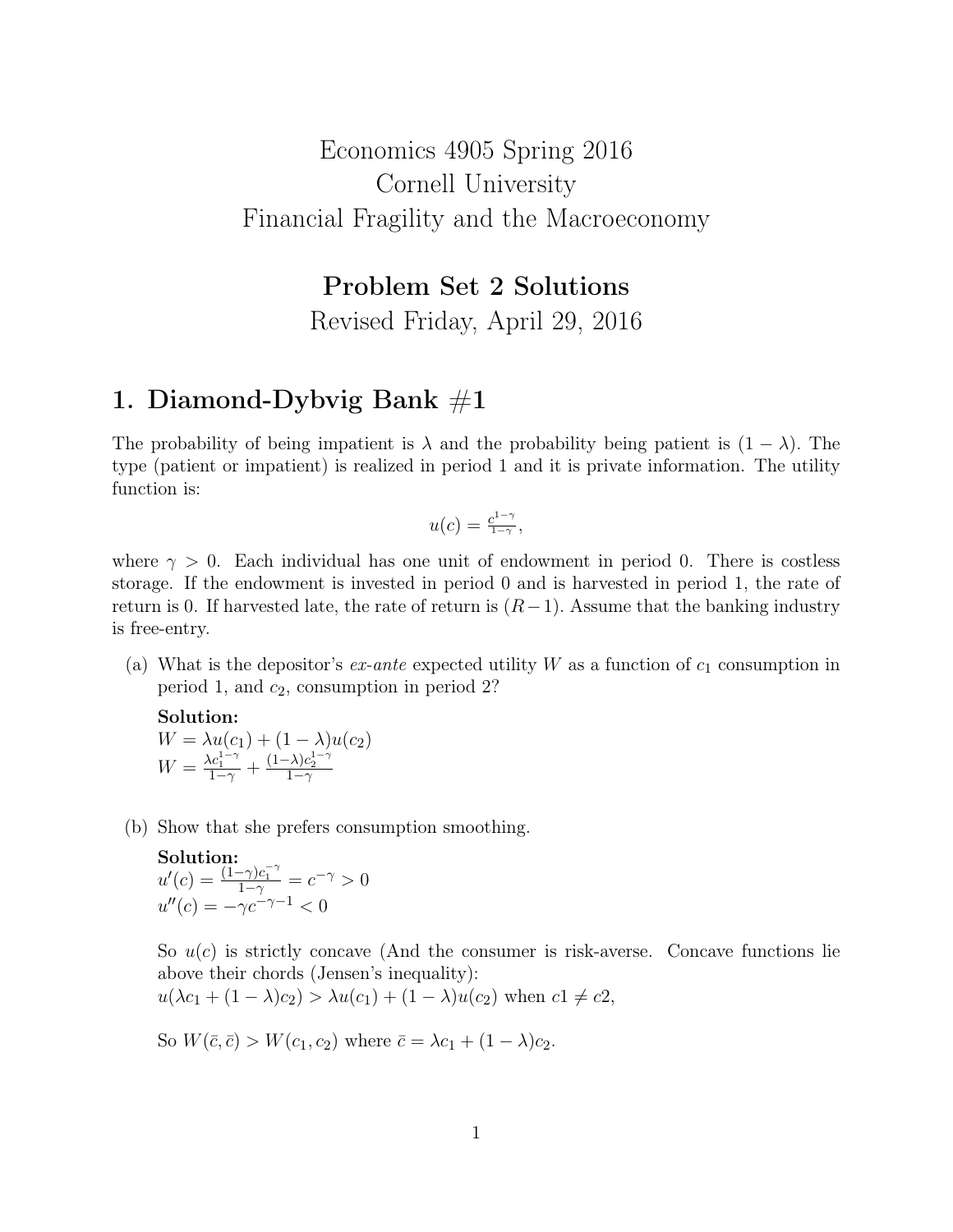(c) What is the bank's resource constraint RC? Write this down precisely. Explain RC in words.

### Solution:

 $(1 - \lambda)d_2 \leq (1 - \lambda d_1)R$ Where  $d_t$  is the withdrawal allowed in period  $t = 1, 2$ .

The LHS of the inequality is the funds to be withdrawn in period 2. The RHS is the resources available at the bank in period 2. If the inequality is violated, the bank is insolvent.

(d) What is the incentive problem? Write down the incentive constraint IC precisely, and explain it in words.

#### Solution:

 $d_1 \leq d_2$  is the ICC.

If the inequality does not hold, every depositor will attempt to withdraw early: the depositors would not self-select correctly.

(e) Solve for the optimal deposit contract for the post-deposit bank assuming that there is no run. (That is: Write down the optimal first-period payment  $d_1^*$  as a function of  $\lambda$ , R and  $\gamma$ )

### Solution:

max  $\max_{d_1,d_2} \lambda u(d_1) + (1 - \lambda u(d_2))$ subject to RC and ICC.

The solution is

$$
d_1^* = \frac{1}{\lambda + (1 - \lambda)R^{1/\gamma - 1}}
$$

$$
d_2^* = \frac{R^{1/\gamma}}{\lambda + (1 - \lambda)R^{1/\gamma - 1}}
$$

(f) Show that optimal first-period payment  $d_1^*$  is an increasing function of  $\gamma$ . **Solution:**  $\frac{dd_1^*}{d\gamma} = \frac{(1-\lambda)(R^{(1/\gamma)-1}\ln(R)}{[\lambda+(1-\lambda)R^{1/\gamma}]\gamma^2}$  $\frac{-\lambda \left(\mathbf{R}^{N}\right)^{N}}{\left[\lambda+(1-\lambda)R^{1/\gamma}\right]\gamma^2} > 0$ 

As  $\gamma$  increases, risk aversion increases. Hence the optimal contract provides greater consumption-smoothing.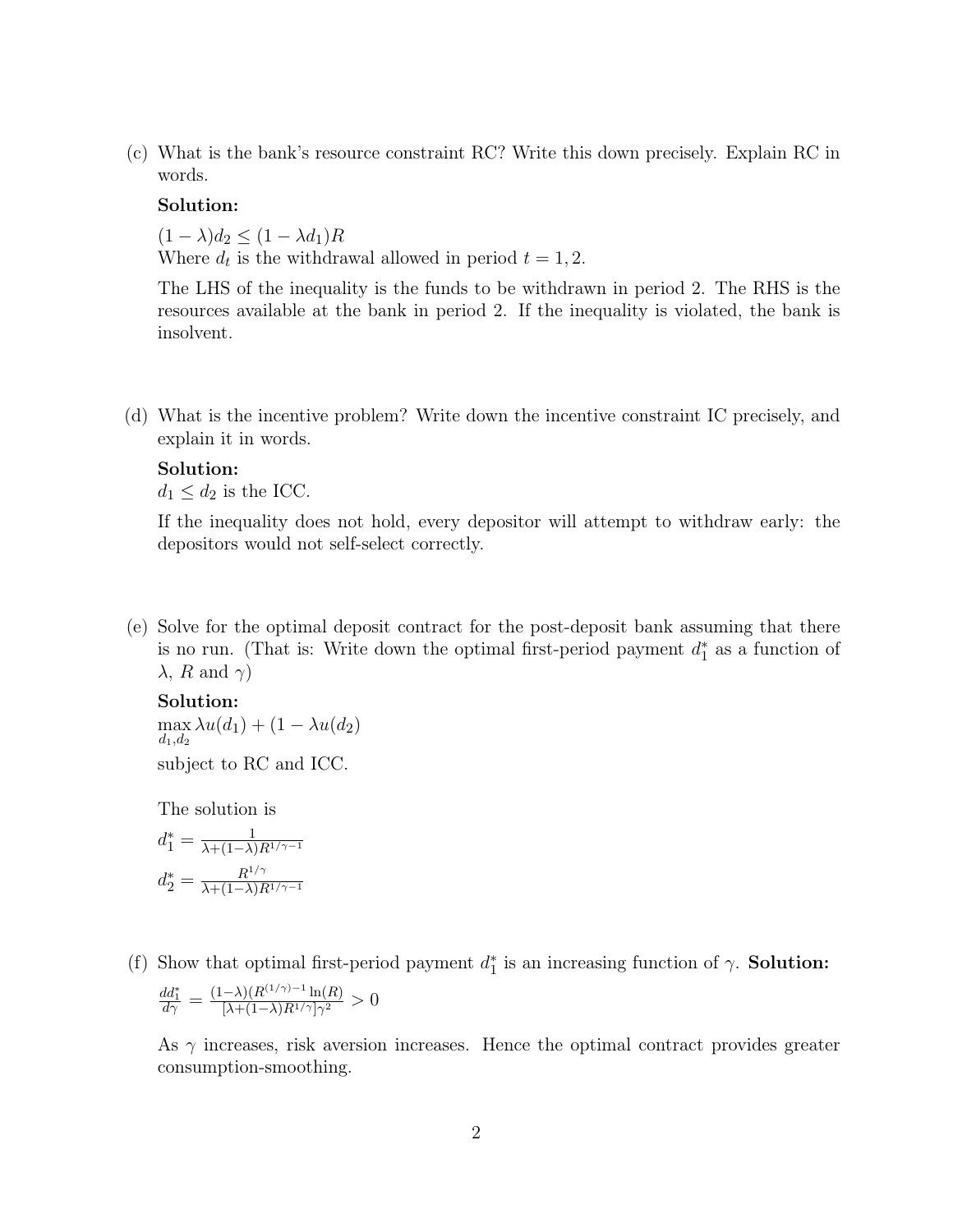(g) Show that if  $\gamma > 1$ , there is a run equilibrium.

### Solution:

If  $\gamma > 1$ , we have  $d_1^* > 1$ .

The contract is not dominant strategy incentive compatible. If other patient depositors are assumed to run, any patient depositor will run.

(h) What do we make of the 2 equilibria? Include in your answer a concise essay on the inadequacy of analyses limited to the post-deposit game.

### Solution:

There are 2 equilibria to the post-deposit game. The run equilibrium alerts us to financial fragility, but the story is not complete. No one deposits in the bank if the probability of a run is 100%. We must analyze the pre-deposit game. It can be show that in this case the optimal pre-deposit contract tolerates small-probability runs.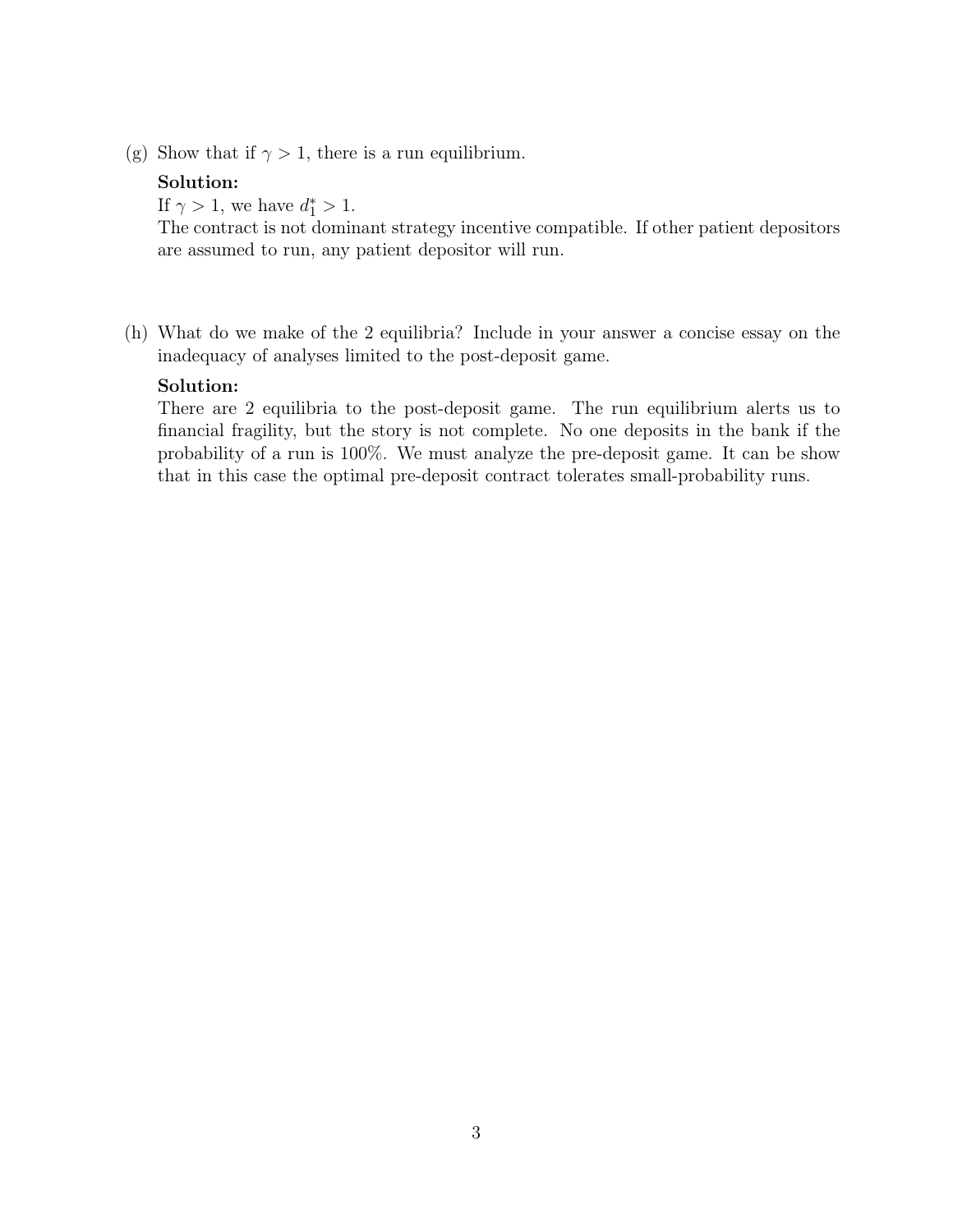# 2. Diamond-Dybvig Bank  $#2$

The probability  $\lambda$  of being impatient is 50%. The utility function is:

$$
u(c) = 10 - \frac{1}{(0.5)\sqrt{c}}.
$$

The rate of return to the asset harvested late is 400%, i.e.,

 $R=5$ .

(a) What is the depositor's  $ex$ -ante expected utility W as a function of  $c_1$ , consumption in period 1, and  $c_2$ , consumption in period 2?

Solution:  $W = \lambda u(c_1) + (1 - \lambda)u(c_2)$  $W = \lambda(10 - \frac{1}{0.5})$  $\frac{1}{0.5\sqrt{c_1}}$ ) +  $(1 - \lambda)(10 - \frac{1}{0.5\sqrt{c_1}})$  $\frac{1}{0.5\sqrt{c_1}}$ 

(b) Show that she prefers consumption smoothing.

#### Solution:

 $u''(c) < 0$ . Hence,  $u(c)$  is a strictly concave A concave functions lies above their chords (Jensen's inequality):

 $u(\lambda c_1 + (1 - \lambda)c_2) > \lambda u(c_1) + (1 - \lambda)u(c_2)$  when  $c_1 \neq c_2$ ,

That is she prefers  $(\bar{c}, \bar{c})$  to  $(c_1, c_2)$  where  $\bar{c} = \lambda c_1 + (1 - \lambda)c_2$ .

(c) Why can't she insure on the market or self-insure against liquidity shocks?

### Solution:

1. Her type is purely her own private information. The insurance company would not trust her to report her type truthfully. She would say that she is impatient even if she is not.

2. She must choose the proportion of liquid assets she holds before she knows her type. The timing does not allow for self-insurance.

Assume that her endowment is 100 and that she deposits her entire endowment in the bank.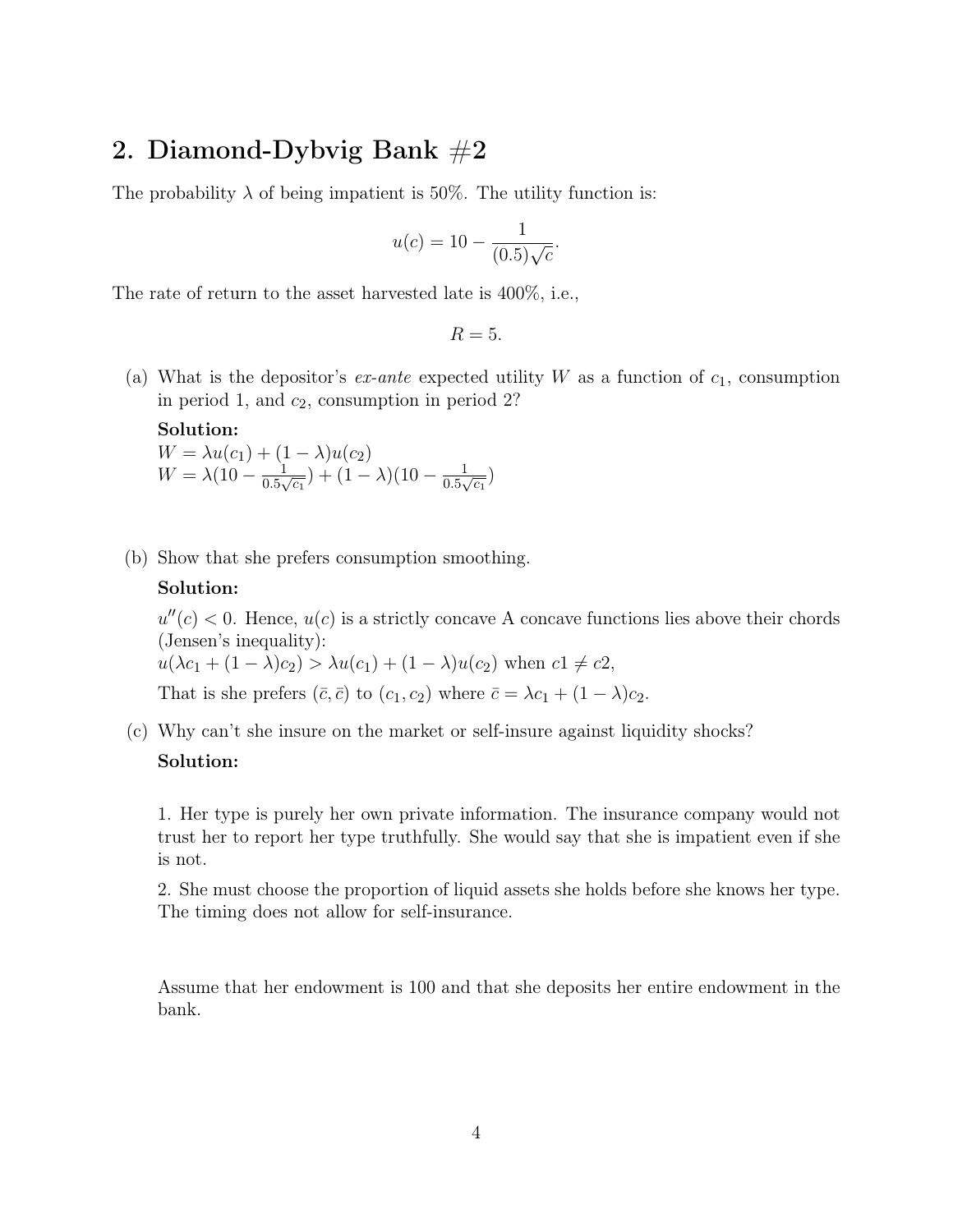(d) What is her utility W in autarky? Solution:

 $W_{autarky} = \lambda u(1) + (1 - \lambda)u(5) = 9.85$ 

(e) What is her utility W under perfect smoothing, i.e. when  $c_1 = c_2$ ? Solution:

 $W_{perfect-smoothing} = u(\lambda + (1 - \lambda)5) = 9.88$ 

(f) What is the bank's resource constraint RC? Write this down precisely. Explain this in words.

### Solution:

 $(0.5)(d_2) \leq (1 - (0.5)d_1)R$ 

Period-2 withdrawals cannot exceed period-2 bank resources.

(g) What is the incentive problem? Write this down precisely and explain in words the incentive constraint IC.

### Solution:

 $d_1 \leq d_2$  (ICC)

If ICC does not hold, everyone will seek to withdraw in period 1.

(h) Find the optimal deposit contract for this bank. What is W if there is no run? Solution:

 $\max_{d_1, d_2} \lambda u(d_1) + (1 - \lambda u(d_2))$ subject to RC and ICC.

 $d_1^* = 1.2620, d_2^* = 3.6901$  $W_{non-run}=9.86$ 

(i) Why is there a run equilibrium for this bank? Solution: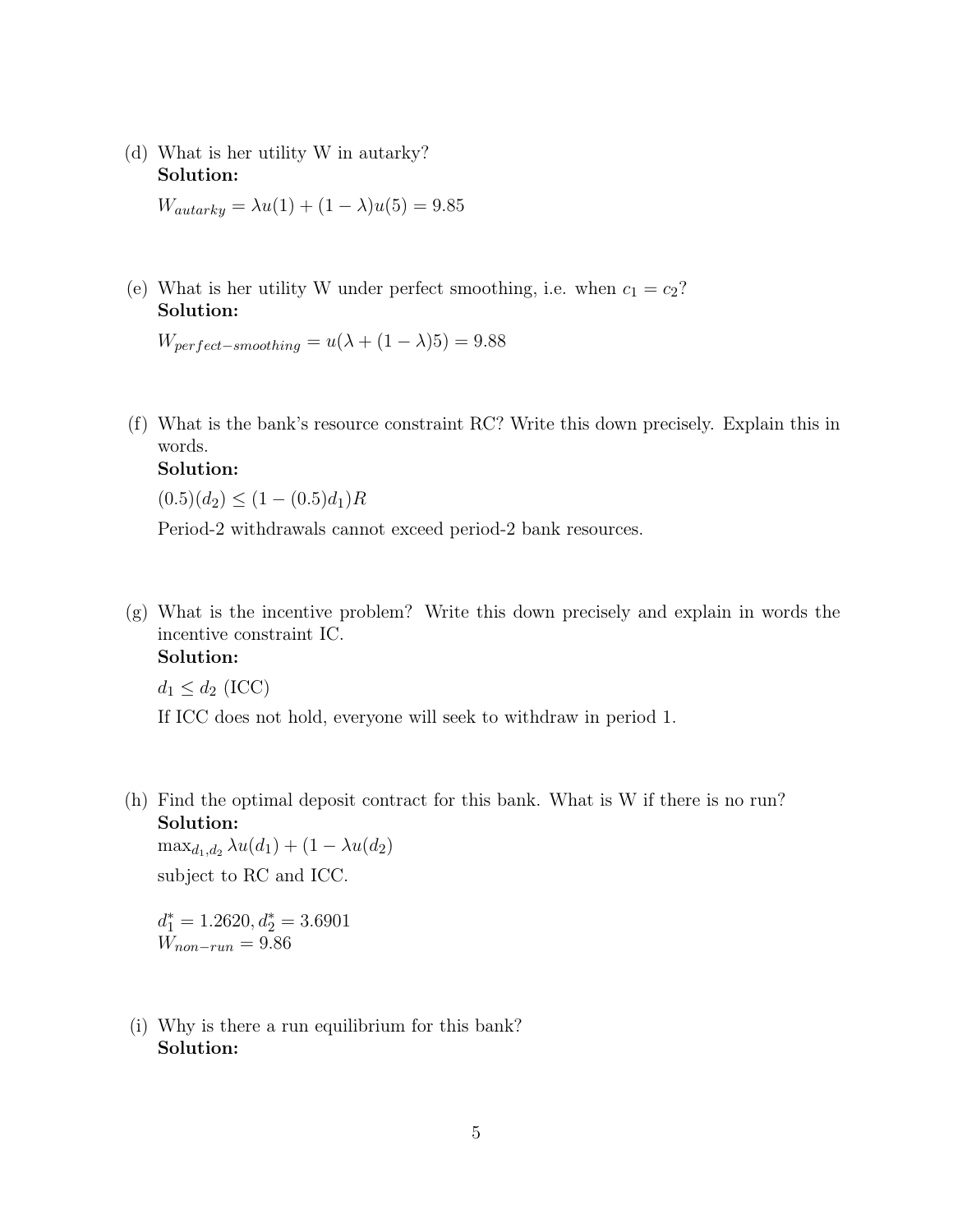$d_1^* = 1.2620 > 1$ 

(j) Calculate the following numerical values of ex-ante utility W and and rank them in numerical ascending order:  $W_{autarky}$ ,  $W_{perfect~smoothing}$ ,  $W_{no~run}$ ,  $W_{run}$ .

Solution:  $W_{run} = (1/d_1^*)u(d_1^*) = 6.5132$  $W_{run} < W_{autarky} < W_{non-run} < W_{perfect smoothing}$ 

(k) Assume that the run probability  $s$  is 0.1%. Will individuals deposit in this bank? That is, will they accept this banking contract? Explain. Solution:

 $(.001)W_{run} + (.999)W_{nonrun} = 9.86 > W_{autarky}$ 

Consumers will deposit in the bank even if there is a .1% run probability.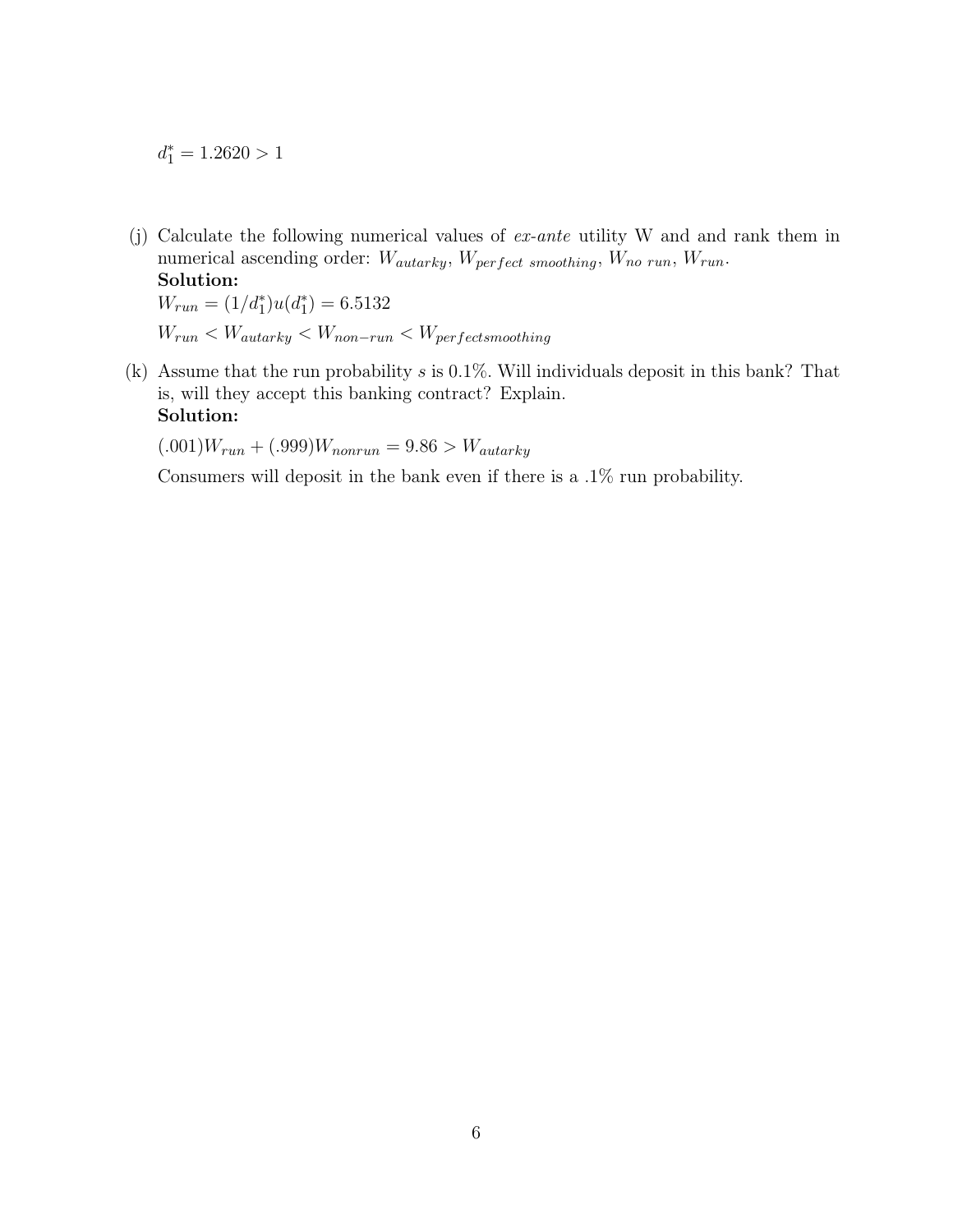## 3. The 2-Consumer, Pre-Deposit Bank:

The utility function of the impatient agent is

$$
u(x) = \frac{Ax^{1-\gamma}}{1-\gamma}
$$

and the utility function of the patient agent is

$$
v(x) = \frac{x^{1-\gamma}}{1-\gamma},
$$

where  $\gamma > 1$ . The probability  $\lambda$  of being impatient is 50%. The parameter  $\gamma$  is 1.01. The endowment is  $y = 3$ . The rate of return on the asset if harvested late is 50%, i.e.,  $R = 1.5$ . The probability of being first in line if 2 agents withdraw early is 50%.

(a) Solve for the numerical values of  $c^{early}$  and  $c^{wait}$ . Show that they are independent of the impulse parameter A.

### Solution:

Refer to the lecture slides on the pre-deposit game and the related paper. From slide 17, we have:

 $c^{wait} = 4.280878 > 4.155955 = c^{early}$  Hence, the parameters are "usual".

(b) Write down the expression for the ex-ante expected utility of the depositor, W. Solution:

 $c^*(s) = \arg \max$  $c \in [0, c^{wait}]$  $W(c, s)$ 

where

$$
W(c; s) = \begin{cases} \hat{W}(c) & c \leq c^{early} \\ (1 - s)\hat{W}(c) + sW^{run}(c) & c \in (c^{early}, c^{wait}) \end{cases}
$$

Where  $\hat{W}(c)$  is welfare in the post-deposit game non-run equilibrium  $W^{run}(c)$  is the welfare in the run equilibrium.

(c) Solve for  $\hat{c}$ , the value of c that maximizes W in the post-deposit game, as a function of A.

Solution:

$$
\hat{c} = \frac{2y}{\left(\frac{p}{1-p} + \frac{2(1-p)}{(2-p)AR^{\gamma - 1}}\right)^{1/\gamma}}
$$

$$
\frac{6}{1/3 + \left(\frac{2}{3}(A1.5)^{1.01}\right)^{1/1.01} + 1}
$$